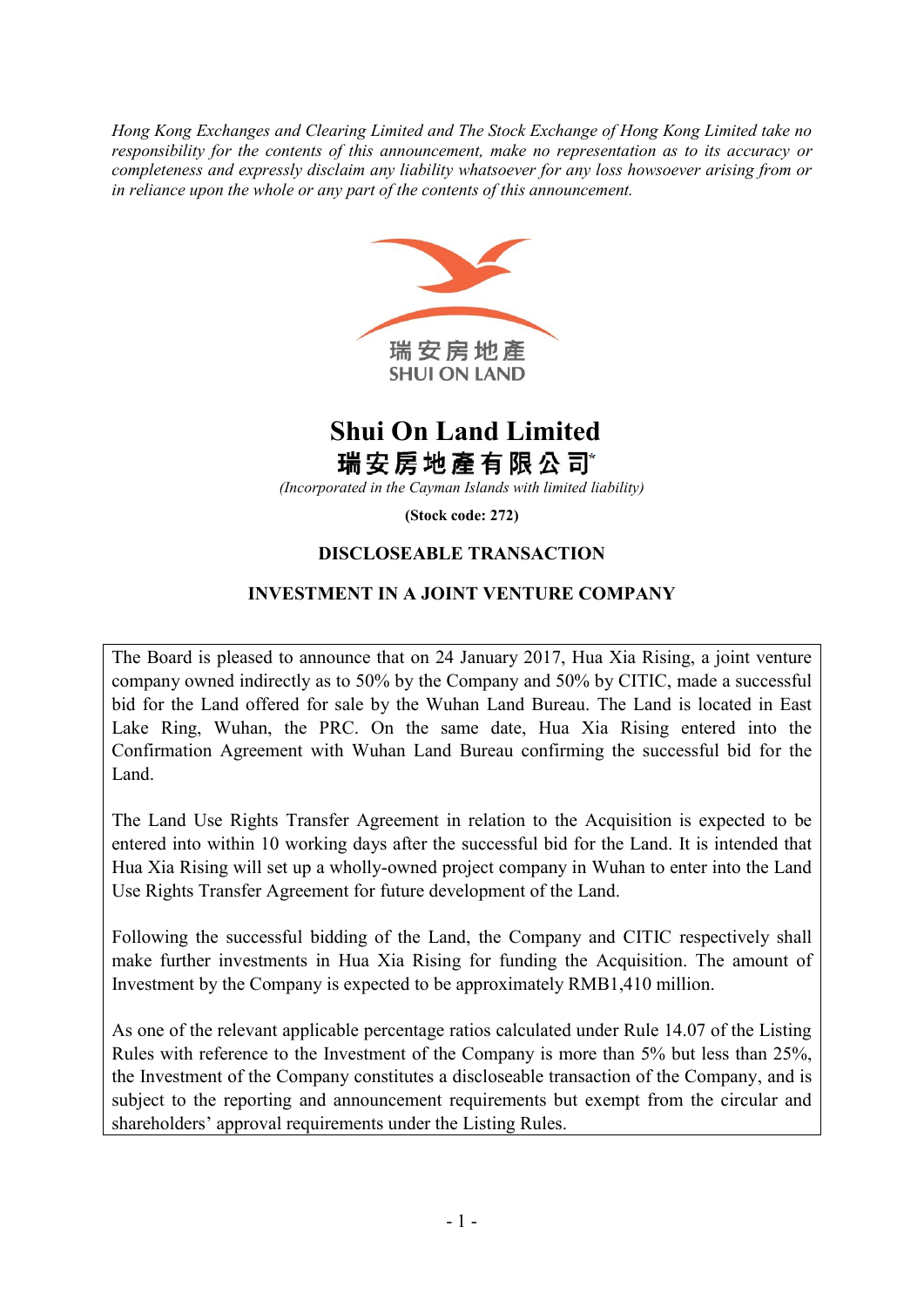#### **INTRODUCTION**

The Board is pleased to announce that on 24 January 2017, Hua Xia Rising, a joint venture company owned indirectly as to 50% by the Company and 50% by CITIC, made a successful bid for the Land offered for sale by the Wuhan Land Bureau. The Land is located in East Lake Ring, Wuhan, the PRC. On the same date, Hua Xia Rising entered into the Confirmation Agreement with Wuhan Land Bureau confirming the successful bid for the Land.

The Land Use Rights Transfer Agreement in relation to the Acquisition is expected to be entered into within 10 working days after the successful bid for the Land. It is intended that Hua Xia Rising will set up a wholly-owned project company in Wuhan to enter into the Land Use Rights Transfer Agreement for future development of the Land.

#### **THE INVESTMENT**

Following the successful bidding of the Land, the Company and CITIC respectively shall make further investments in Hua Xia Rising for funding the Acquisition. The amount of Investment to be made by the Company is expected to be approximately RMB1,410 million. Subsequent to the Investment, the percentage of shareholding in Hua Xia Rising respectively held indirectly by the Company and CITIC shall remain to be the same.

## **FURTHER INFORMATION ON THE ACQUISITION AND REASONS FOR THE INVESTMENT**

The Land is located in the central area of Optics Valley Central City (光谷中心城), which is positioned by the local government as the administrative services centre and business centre of Optics Valley. Optics Valley is located in Wuhan East Lake High-tech Development Zone and ranked top 10 among the 114 high-tech zones in China in 2015, which is one of the National Innovation Demonstration Zones (國家自主創新示範區) and the Free Trade Zones (自由貿易區) in China. Optics Valley Central City serves as the engine of the national innovation city and is planned to be a world-class innovation centre.

With the geographical proximity of the Land to Optics Valley Central City, the Directors believe that the Acquisition is a rare and unique investment opportunity. Furthermore, the Acquisition and the Investment are in line with the Group's business strategies in optimising resources for future expansion and its business model in the PRC. The partnership forged between the Group and CITIC will also enable us to take the comparative advantages of capital and resources of both groups for the Acquisition and development of the Land.

The Investment will be used for funding the Acquisition by Hua Xia Rising, which is in line with the business strategy of the Group. The Directors (including the independent nonexecutive Directors) consider that the terms of the Investment are on normal commercial terms, are fair and reasonable and in the interests of the Company and its shareholders as a whole.

## **GENERAL INFORMATION**

The Group is one of the leading property developers in the PRC. It engages principally in the development, sale, leasing, management and ownership of high-quality residential, office, retail, entertainment and cultural properties in the PRC.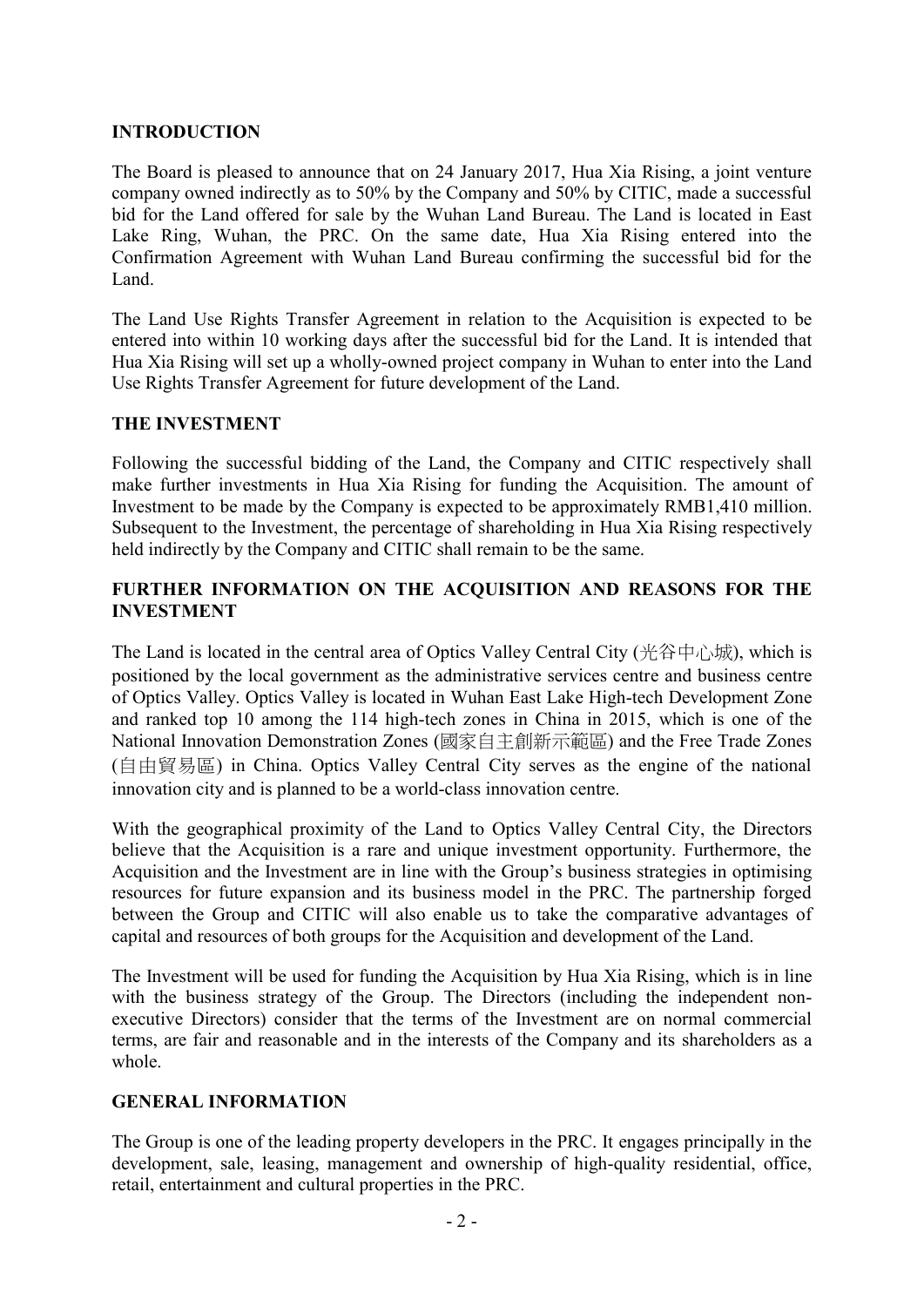CITIC is China's largest conglomerate operating domestically and overseas, with businesses in financial services, resources and energy, manufacturing, engineering contracting and real estate as well as others. CITIC's rich history, diverse platform and strong corporate culture across all businesses ensure that CITIC is unrivalled in capturing opportunities arising from China's continued growth. CITIC is listed on the Stock Exchange, where it is a constituent of the Hang Seng Index. CITIC Group, a Chinese state owned enterprise, owns 58% of CITIC.

Hua Xia Rising was incorporated in May 2016 in Hong Kong and its principal business is investment in companies of property development and related products and services. Hua Xia Rising is accounted for as a jointly-controlled entity, and the results of Hua Xia Rising will not be consolidated with those of the Company.

To the best of the knowledge, information and belief of the Directors, having made all reasonable enquiries, CITIC is a third party independent of the Company and its connected persons.

# **IMPLICATIONS UNDER THE LISTING RULES**

As one of the relevant applicable percentage ratios calculated under Rule 14.07 of the Listing Rules with reference to the Investment of the Company is more than 5% but less than 25%, the Investment of the Company constitutes a discloseable transaction of the Company, and is subject to the reporting and announcement requirements but exempt from the circular and shareholders' approval requirements under the Listing Rules.

## **DEFINITIONS**

In this announcement, unless the context otherwise requires, the following expressions have the following meanings:

| "Acquisition"                                     | the acquisition of the land use rights of the Land by Hua Xia<br>Rising;                                                                                            |
|---------------------------------------------------|---------------------------------------------------------------------------------------------------------------------------------------------------------------------|
| "connected person(s)"<br>and<br>"subsidiary(ies)" | each has the meaning ascribed to it in the Listing Rules;                                                                                                           |
| "Board"                                           | the board of Directors;                                                                                                                                             |
| "CITIC"                                           | CITIC Limited, a company incorporated in Hong Kong with<br>limited liability, whose shares are listed on the main board of the<br>Stock Exchange (Stock Code: 267); |
| "CITIC Group"                                     | CITIC Group Corporation, a wholly state-owned company<br>established in the PRC in 1979 and the controlling shareholder of<br>CITIC;                                |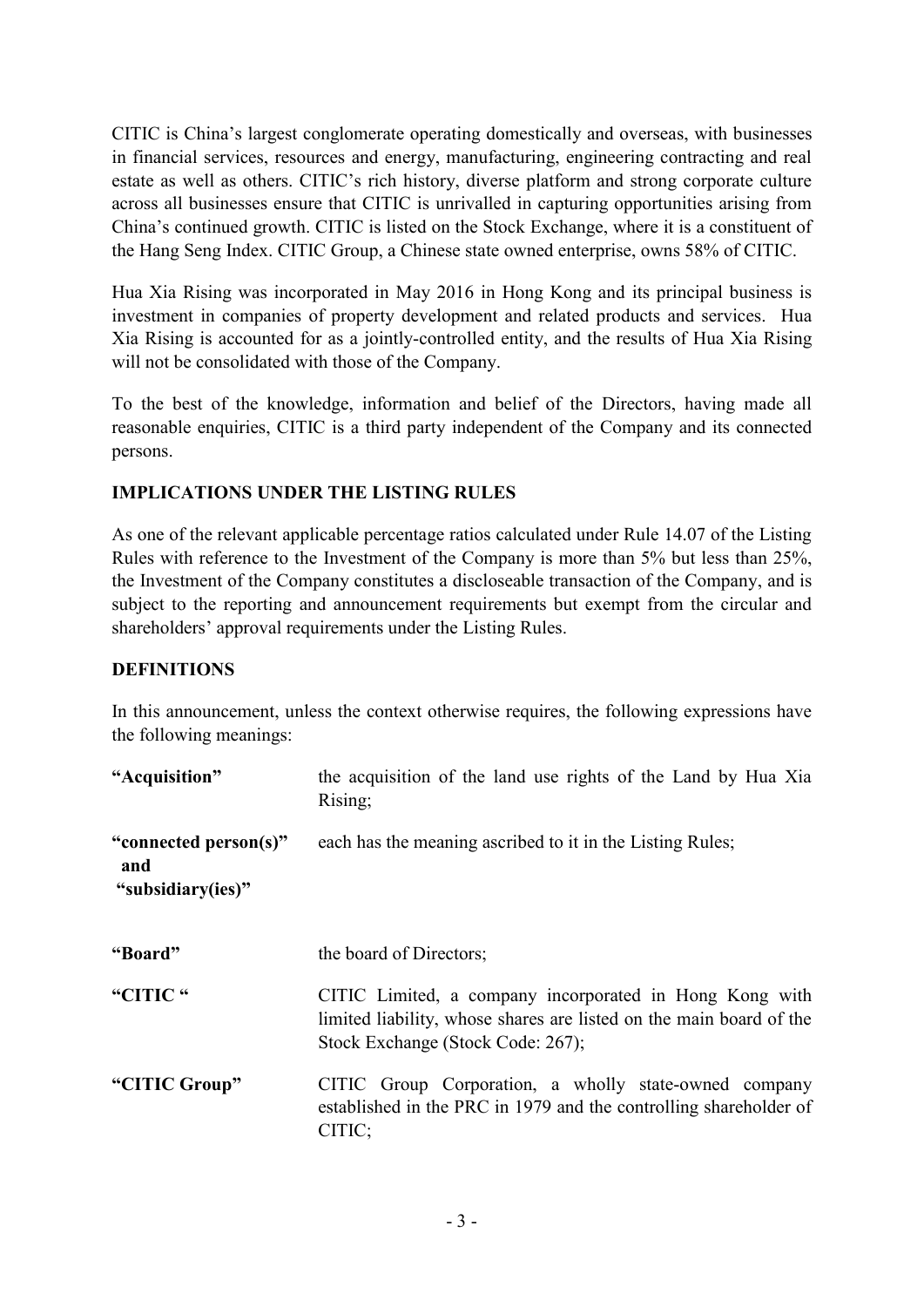| "Company"                                      | Shui On Land Limited, a company incorporated in the Cayman<br>Islands with limited liability, whose shares are listed on the main<br>board of the Stock Exchange (stock code: 272);                                                                                                                                                                                                                                                                      |
|------------------------------------------------|----------------------------------------------------------------------------------------------------------------------------------------------------------------------------------------------------------------------------------------------------------------------------------------------------------------------------------------------------------------------------------------------------------------------------------------------------------|
| "Confirmation<br>Agreement"                    | the confirmation agreement for successful bidding of state-owned<br>land use rights (國有建設用地使用權成交確認書) dated 24<br>January 2017 between Hua Xia Rising and Wuhan Land Bureau<br>relating to the Acquisition;                                                                                                                                                                                                                                               |
| "Directors"                                    | the directors of the Company;                                                                                                                                                                                                                                                                                                                                                                                                                            |
| "GFA"                                          | gross floor area;                                                                                                                                                                                                                                                                                                                                                                                                                                        |
| "Hong Kong"                                    | the Hong Kong Special Administrative Region of the PRC;                                                                                                                                                                                                                                                                                                                                                                                                  |
| "Hua Xia Rising"                               | Hua Xia Rising (Hong Kong) Limited, a company incorporated in<br>Hong Kong with limited liability and a joint venture company<br>owned indirectly as to 50% by the Company and 50% by CITIC;                                                                                                                                                                                                                                                             |
| "Investment"                                   | an investment in the amount of approximately RMB1,410 million<br>in Hua Xia Rising proposed to be contributed by the Company by<br>way of equity and/or debt;                                                                                                                                                                                                                                                                                            |
| "Land"                                         | a piece of land (no. 165) located at west of Gaokeyuan West<br>Road, south of Erquan Road, east of Guanggu Five Road and<br>north of Xingyuan Road in the East Lake High-tech Development<br>Zone, East Lake Ring, Wuhan, the PRC (中國武漢市環東湖東<br>湖新技術開發區 165 地塊), a mixed-use development project<br>with a net site area of approximately 35.38 hectares and an<br>estimated developable above ground GFA of approximately<br>$1,284,360$ square metres; |
| "Land Use Rights<br><b>Transfer Agreement"</b> | the state-owned land use rights transfer agreement (國有建設用<br>地使用權出讓合同) to be entered into between Hua Xia Rising<br>and the Wuhan Land Bureau in respect of the Land;                                                                                                                                                                                                                                                                                    |
| "Listing Rules"                                | the Rules Governing the Listing of Securities on the Stock<br>Exchange;                                                                                                                                                                                                                                                                                                                                                                                  |
| "PRC"                                          | the People's Republic of China, for the purpose of this<br>excluding<br>Hong Kong,<br>Macau<br>announcement,<br>Special<br>Administrative Region of the PRC and Taiwan;                                                                                                                                                                                                                                                                                  |